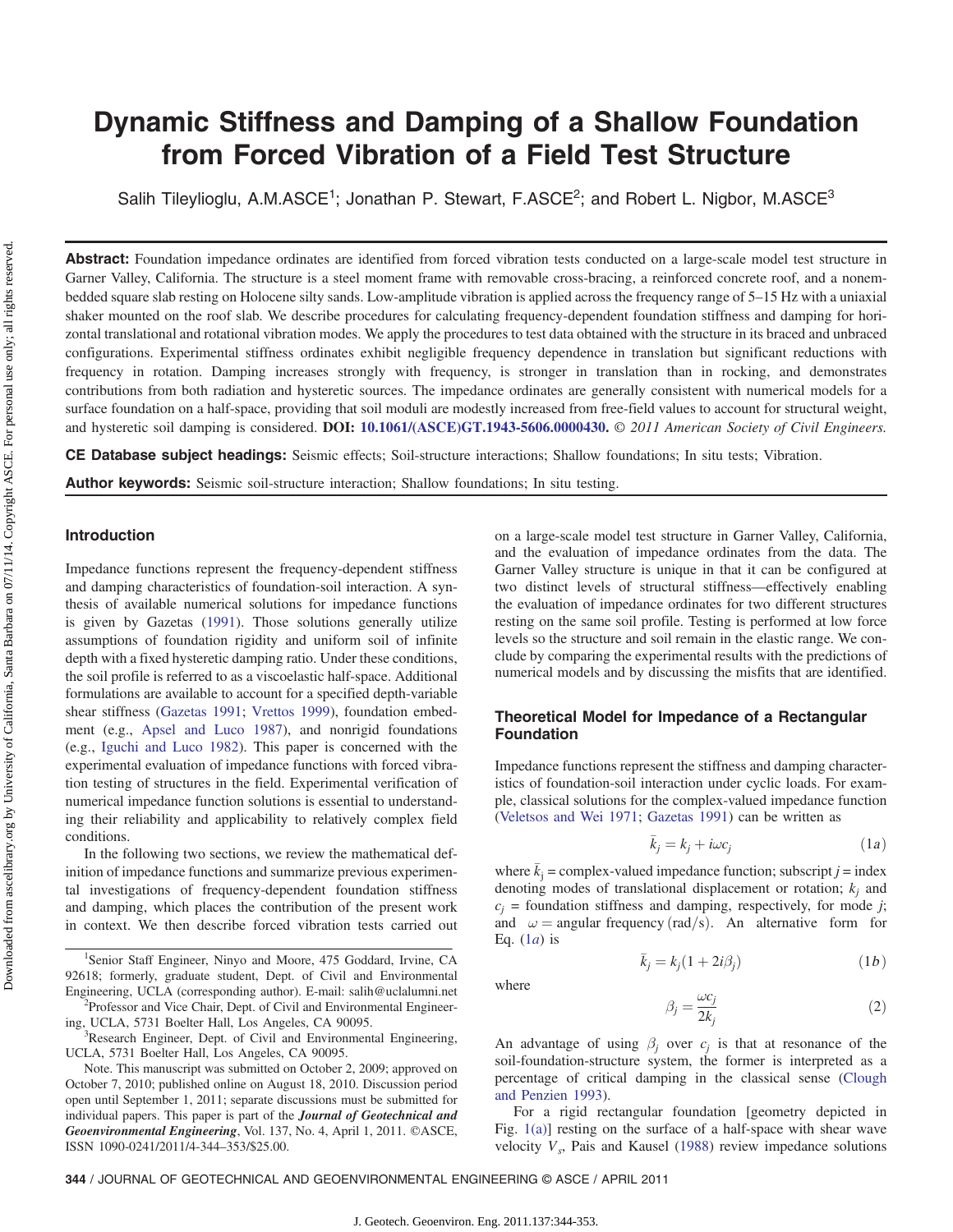<span id="page-1-0"></span>

Fig. 1. (a) Geometry of rectangular foundation used in impedance models; (b) and (c) dynamic modifiers for impedance functions of square foundation [adapted from Pais and Kausel ([1988\)](#page-9-4) and Vrettos [\(1999](#page-9-1))]; the Vrettos solutions are for a shear modulus profile that doubles from depth zero to depth infinity

in the literature and present fitting equations for the stiffness and damping terms from Eq.  $(1a)$  $(1a)$ . Referring to Fig.  $1(a)$ , the solutions describe translational stiffness along axes  $x$ ,  $y$ , and  $z$ , and stiffness against rotation around those axes (denoted xx, yy, and zz). Damping solutions are also provided. Stiffness  $k_j$  is proportional to the static foundation stiffness for mode j, denoted  $K_i$ , which in turn depends on soil shear modulus G, foundation dimensions, and soil Poisson's ratio  $(\nu)$ 

$$
k_j = K_j \times \alpha_j \tag{3a}
$$

<span id="page-1-2"></span><span id="page-1-1"></span>where

$$
K_j = GB^m f(B/L, \nu), \quad \alpha_j = \alpha_j (B/L, a_0)
$$
 (3b)

<span id="page-1-3"></span>and  $m = 1$  for translation and  $m = 3$  for rotation. The  $\alpha_i$  terms are dynamic modifiers of the static stiffness depending on dimensionless frequency  $a_0$ 

$$
a_0 = \frac{\omega B}{V_s} \tag{4}
$$

Fig. [1\(b\)](#page-1-0) shows analytical solutions for stiffness dynamic modifiers ( $\alpha$  terms) whereas Fig. [1\(c\)](#page-1-0) shows damping dynamic modifiers  $(\beta$  terms) neglecting the hysteretic component. Solutions are shown both for a uniform half-space (by using the approximate formulas of [Pais and Kausel 1988\)](#page-9-4) and a nonuniform media [\(Vrettos 1999\)](#page-9-1).

For translational modes, stiffness modifiers  $(\alpha_x, \alpha_y)$  are nearly frequency-independent, indicating that the real part of the tr[a](#page-0-0)nslational impedance function [Eq.  $(1a)$ ] is also frequencyindependent. Damping terms for translation  $(\beta_x, \beta_y)$  increase linearly with frequency. Rotational modes show more frequencydependent stiffness modifiers and nonlinear variations of damping with frequency. Fig. [1\(b\)](#page-1-0) shows that rotational stiffness terms are not significantly affected by soil nonuniformity, whereas Fig. [1\(c\)](#page-1-0) shows that damping is reduced.

It is common in engineering practice to neglect the  $\alpha_i$  terms [\(ASCE 2006\)](#page-8-2) and to indirectly account for dashpots  $c_i$  by using a foundation system viscous damping ratio  $\beta_f$  [\(BSSC 2009;](#page-8-3) [ASCE](#page-8-2) [2006](#page-8-2)). Hence, ASCE ([2006\)](#page-8-2) guidelines provide equations for static stiffness (which are adapted from [Pais and Kausel 1988\)](#page-9-4) but do not discuss dashpots or dynamic modifiers for stiffness. The rationale for ignoring dynamic stiffness modifiers is because they are close to 1 for the low frequencies typically of interest for building structures, although this has been questioned for rotational stiffness [\(Stewart et al. 2003](#page-9-5)). In this paper, we examine the full, frequencydependent foundation stiffness (and damping), which provides insight into the degree to which this common simplifying assumption is reasonable for realistic field conditions.

# Previous Experimental Evaluations of Impedance **Ordinates**

Experimental investigations of impedance functions typically seek to evaluate stiffness and damping terms for horizontal translation  $(j = x \text{ or } y)$  and rotation within the vertical plane  $(j = xx \text{ or } yy)$ . Cyclic excitation is generally provided by a shaker installed on the roof or foundation of a structure. The first field investigations of foundation impedance provided results over a limited range of frequencies [\(Lin and Jennings 1984](#page-9-6); [Luco et al. 1988](#page-9-7); [Wong](#page-9-8) [et al. 1988\)](#page-9-8) or for small structures representative of strong motion instrument huts [\(Crouse et al. 1990\)](#page-8-4). More recently, de Barros and Luco ([1995\)](#page-8-5) tested the relatively large model structure of a nuclear reactor and provided impedance ordinates over a relatively wide frequency range (∼4–20 Hz). Fig. [2](#page-2-0) shows impedance ordinates evaluated by de Barros and Luco; the results, which are shown in nonnormalized form because of the uncertain shear modulus of the foundation soils, illustrate the noisy character of the data, especially at frequencies under 4 or greater than 14 Hz. Also shown in Fig. [2](#page-2-0) are three model predictions for stiffness and damping, which result from uncertainty in the appropriate  $V<sub>s</sub>$  value to use with numerical solutions.

Laboratory-scale investigations of foundation-soil interaction were also performed [\(Richart and Whitman 1967;](#page-9-9) [Dobry et al.](#page-8-6) [1986](#page-8-6); [Nii 1987](#page-9-10); [Gazetas and Stokoe 1991;](#page-9-0) [Gadre and Dobry 1998](#page-8-7); [Gajan and Kutter 2008\)](#page-8-8). These tests provide valuable insights, especially under conditions involving highly nonlinear soil behavior. However, laboratory tests are limited in their ability to reproduce certain field conditions [\(Novak 1987\)](#page-9-11). For example, the finite size of the laboratory test container precludes radiation damping of waves with quarter-wavelengths on the order of the container dimension [as reported by Dobry et al. 1986, Fig. [6\(a\)](#page-5-0)]. For this reason we emphasize field testing, which involves realistic boundary conditions essential for model calibration.

Two practical difficulties associated with field testing for impedance ordinates and comparison to model predictions have been encountered in previous work. First, limited resolution of the data acquisition system with respect to analog-to-digital signal conversion and time-stamping contribute significant noise to the results. Most previous studies have not formally evaluated noise effects, which can lead to spurious results (e.g., impedance ordinates in Fig. [2](#page-2-0) for frequencies outside the 4–14 Hz range). A more complete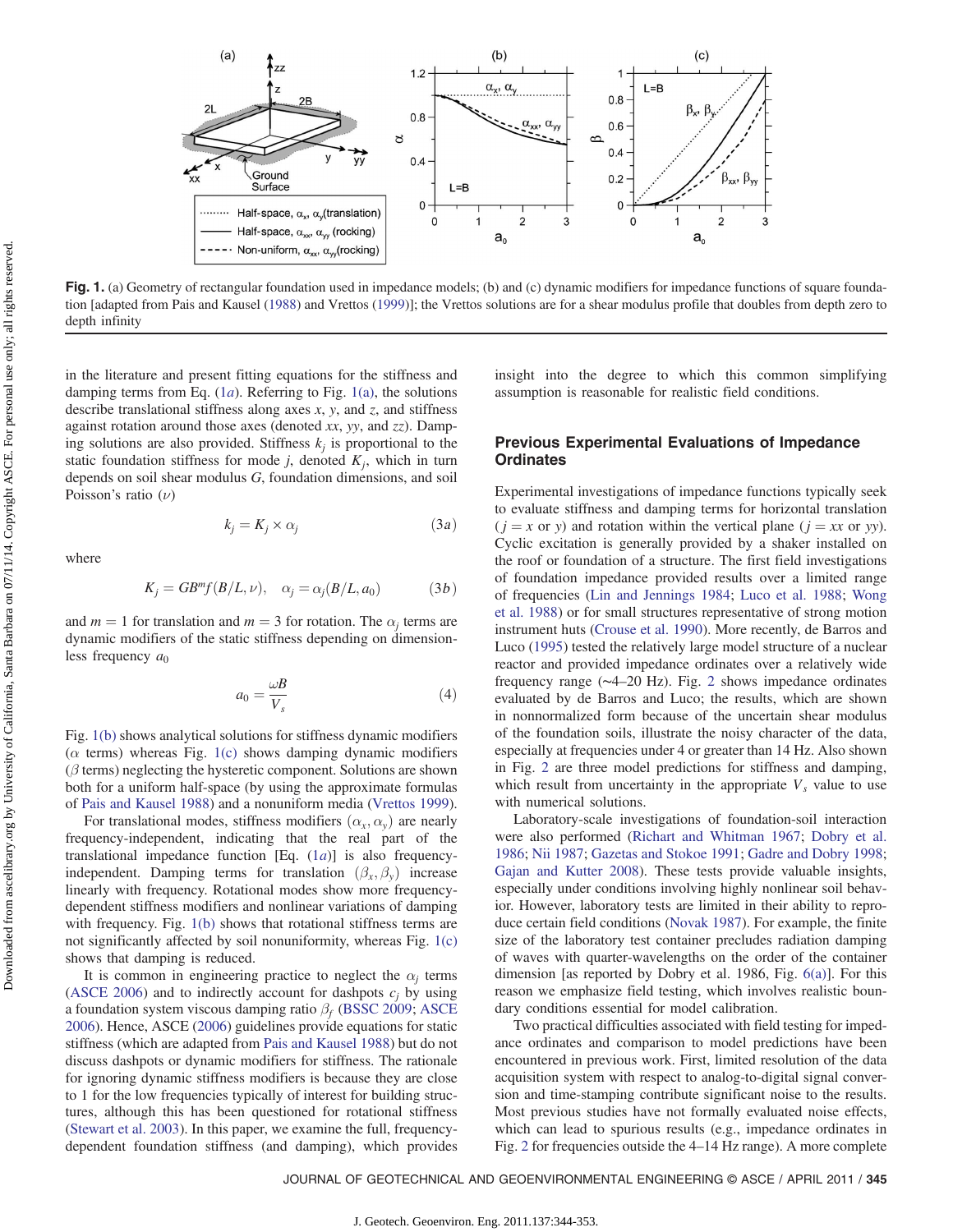<span id="page-2-0"></span>

Fig. 2. Translational (top) and rotational (bottom) impedance values<br>Fig. b. SASW data from Stokoe et al. [\(2004\)](#page-9-13)] for the model of a nuclear containment structure at Hualien, Taiwan (adapted from [de Barros and Luco 1995](#page-8-5))

discussion of these problems is presented in Stewart et al. ([2005\)](#page-9-12). Second, shear wave velocity profiles have generally been established with downhole or suspension logging methods in the free-field. This presents two problems. First, those geophysical methods have limited resolution very near the ground surface (e.g., [Andrus et al. 2004\)](#page-8-9). Because the soil materials immediately below the foundation exert the greatest influence on foundation stiffness, this introduces uncertainty to the selection of a  $V<sub>s</sub>$  value for use with numerical solutions. Second, seismic velocities measured in the free-field neglect the effect of confinement provided by the weight of the structure.

The available inventory of test data on impedance ordinates is limited and does not always favorably compare to numerical models. Given the increasingly common use of foundation modeling in performance-based seismic design ([ASCE 2006](#page-8-2)), the lack of data against which to verify numerical model predictions is a concern. This paper presents (1) a methodology for data interpretation to evaluate foundation impedance functions; and (2) a data set obtained by using high-fidelity modern sensors and data acquisition equipment, which provides relatively high signal-to-noise ratios and robust time-stamping. The effects of noise on the results are evaluated to establish the usable frequency range of the experimental ordinates. Moreover, velocity profiling is configured to examine near-surface and deeper features so numerical models are exercised with greater confidence.

### Site and Structure Description

The model test structure is located in a sedimentary basin instrumented as part of the Garner Valley Differential Array (GVDA), which in turn is part of the George E. Brown Jr. Network for Earthquake Engineering Simulation (NEES). As shown in Fig. [3,](#page-2-1) soil conditions consist principally of silty sand materials extending to a depth of 18 m, which are underlain by decomposed granite. Relatively intact crystalline bedrock occurs at a depth of 88 m. The groundwater table is at the surface in rainy seasons and drops to approximately 3 m in dry seasons. Geophysical tests [suspension logging and spectral analysis of surface waves (SASW)] were carried out to measure S-wave velocities with results shown in Fig. [3.](#page-2-1) Three SASW arrays were positioned on the ground immediately adjacent to the structure ([Stokoe et al. 2004\)](#page-9-13). Two dispersion curves

<span id="page-2-1"></span>

Fig. 3. Soil profile with shear wave velocities obtained from suspension logging and SASW tests [J. Steidl, personal communication 2009;

were obtained with frequency-independent phase velocities over a wavelength range of 0.6–6.0 m. Those phase velocities have a central value (median) of 198 m/s and a relatively narrow range of  $\pm$  approximately 15 m/s. The third dispersion curve has more scatter and a lower median phase velocity for wavelengths under 4 m of approximately 170 m/s. Averaging the three medians and correcting phase velocities to shear wave velocities provides an estimated median of  $V_{\rm sm}=198$  m/s. The range for subsequent analysis is taken as  $183-213$  m/s, which is somewhat narrower than  $V_{sm}$  the standard deviation of converted phase velocities  $(\sigma_v)$  owing to the wide scatter in the third array. Additional free-field measurements at the site indicated velocities as low as  $120-170$  m/s in the upper 6 m—the relatively fast velocities near the structure are likely attributable, at least in part, to the overburden provided by the test structure. The mass density is taken as 1,800 kg/m<sup>3</sup> and Poisson's ratio as 0.35.

The test structure was constructed specifically to facilitate soilstructure interaction (SSI) experiments and hence is referred to as the NEES soil-foundation-structure interaction (SFSI) test structure. As shown in Fig. [4,](#page-3-0) the structure consists of a simple steel frame supporting a roof slab 40.6 cm in thickness. The foundation consists of a nonembedded reinforced concrete slab 50.8 cm thick. The height of the structure from base of the foundation to the top of roof slab is 4.56 m. The plan dimensions of the foundation and roof slabs are  $4.06 \text{ m} \times 4.06 \text{ m}$ . Reconfigurable bracings are inserted into the structure to modify its vibration characteristics. The mass of the foundation and roof slab are 20.5 and 16.4 Mg, respectively, on the basis of an assumed concrete unit weight of 23.9 kN/m<sup>3</sup>  $(152 \text{ lb/ft}^3)$ . The masses of the intermediate structural elements are 1.7 and 2.0 Mg for the unbraced and braced configurations, respectively. The SFSI test structure is instrumented with triaxial and uniaxial accelerometers, shown in Fig. [4](#page-3-0), and other sensors not used in the present research but described by Youd et al. [\(2004](#page-9-14)). Signals are digitally recorded at 24-bit resolution and a 200 Hz sample rate. Forced vibration is applied with a uniaxial shaker mounted on the bottom of the top slab (Acoustic Power Systems' Model 113 shaker with dynamic mass  $=$  35.65 kg).

In addition to forced vibration tests, many small earthquakes have been recorded at the Garner Valley test site. Tileylioglu [\(2008](#page-9-15)) used both data sets to identify the flexible and fixed-base fundamental mode frequencies listed in Table [1](#page-3-1). The fixed-base properties represent the structure alone (no effect of foundation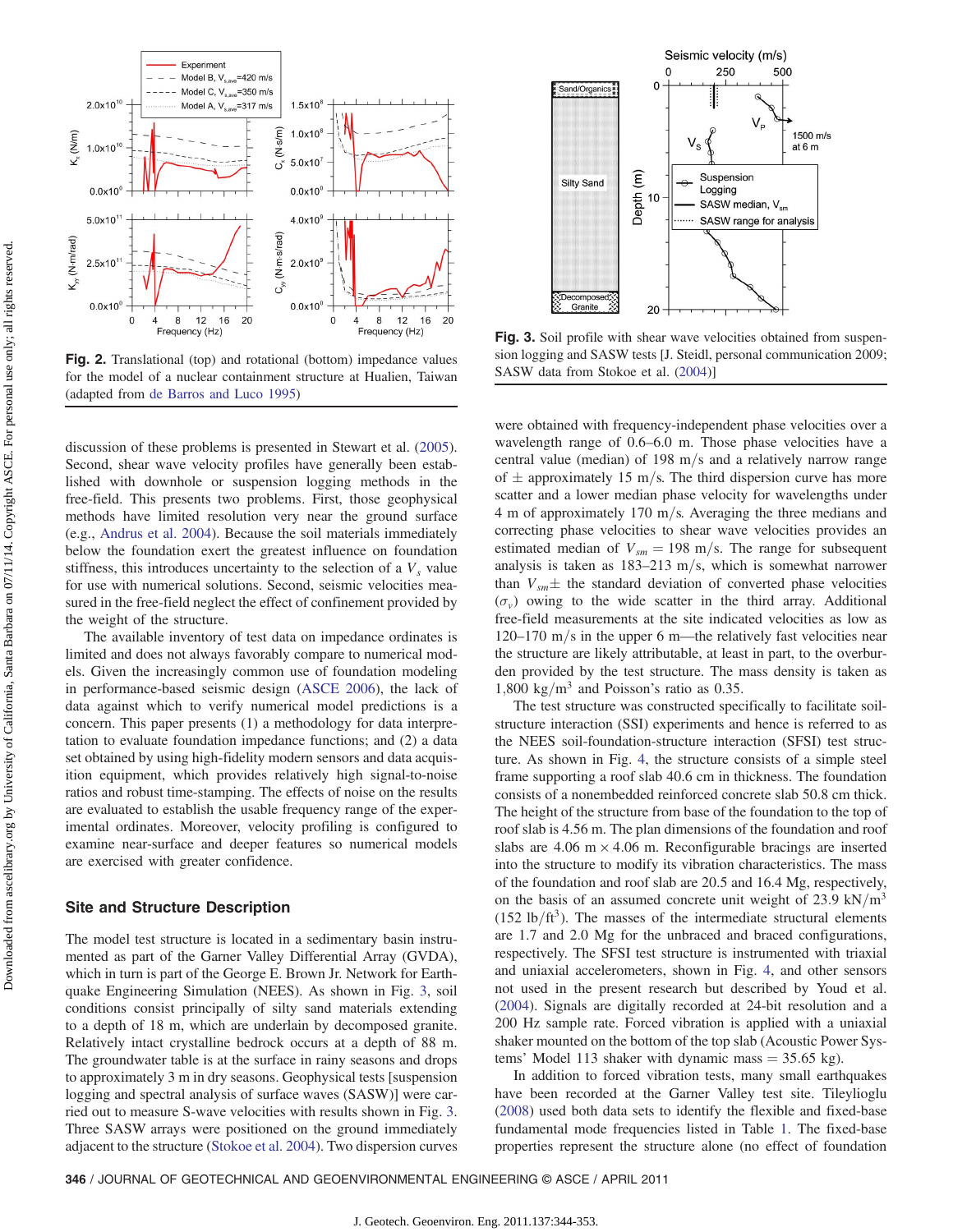<span id="page-3-0"></span>

Fig. 4. Plan and elevation views of the SFSI test structure at GVDA showing locations of instrumentation and shaker

compliance or damping) whereas the flexible-base properties represent the complete system.

# Derivation of Impedance Functions from Forced Vibration Tests

In this section, equations are derived for the calculation of impedance functions from acceleration recordings at the roof (translation) and base-level (translation, rotation from two vertical instruments) of the structural system. The model representing the soilfoundation-structure system is depicted in Fig. [5,](#page-4-0) and has one above-ground structural degree of freedom in translation. The rotational degree of freedom of the top slab is neglected by this procedure, but has a negligible effect in the frequency range used in the tests (5–15 Hz). The compliance of the soil is modeled through springs that enable foundation translation  $(u_f)$  and rotation  $(\theta_f)$  relative to the free-field. Deformation of the structural degree of freedom relative to the translated and rotated foundation is denoted  $u<sub>s</sub>$ .

The equations of motion for the model in Fig. [5](#page-4-0) subjected to forced vibration can be written as follows:

$$
\mathbf{M}\ddot{\mathbf{U}} + \mathbf{C}\dot{\mathbf{U}} + \mathbf{K}\mathbf{U} = \mathbf{F} \tag{5}
$$

<span id="page-3-6"></span>where  $U =$  displacements and rotations of each degree of freedom as

$$
\mathbf{U} = [u_f \quad \theta_f \quad u_s]^T \tag{6}
$$

<span id="page-3-4"></span>Time derivatives of U are indicated with dots over the vector. Terms  $M, C$ , and  $K =$  mass, damping, and stiffness matrices, respectively, and are expressed as (adapted from [Crouse and McGuire 2001](#page-8-10)):

<span id="page-3-3"></span><span id="page-3-2"></span>
$$
\mathbf{M} = \begin{pmatrix} m_f + m_s & m_f h_f + m_s h & m_s \\ m_f h_f + m_s h & I_f + m_f h_f^2 + m_s h^2 & m_s h \\ m_s & m_s h & m_s \end{pmatrix}
$$
 (7a)

$$
\mathbf{K} = \begin{pmatrix} k_x & k_{yx} & 0 \\ k_{xy} & k_{yy} & 0 \\ 0 & 0 & k_s \end{pmatrix}
$$
 (7b)

$$
\mathbf{C} = \begin{pmatrix} c_x & c_{yx} & 0 \\ c_{xy} & c_{yy} & 0 \\ 0 & 0 & c_s \end{pmatrix}
$$
 (7c)

The use of strain-invariant stiffness and damping terms assumes an elastic response. Also, horizontal excitation is assumed in the x direction, meaning that  $\theta$  = rotation in the x – z plane (rotational stiffness and damping terms carry the yy subscript). The mass, height, and moment of inertia terms in Eq.  $(7a)$  $(7a)$  are defined in Fig. [5](#page-4-0); the diagonal foundation stiffness and damping terms in Eqs.  $(7b)$  $(7b)$ and  $(7c)$  $(7c)$  are defined in Eqs.  $(2)$  $(2)$ ,  $(3a)$  $(3a)$ , and  $(3b)$  $(3b)$  $(3b)$ ; the off-diagonal foundation stiffness and damping terms  $(k_{yx}, c_{yx})$  in Eqs. [\(7](#page-3-2)b) and  $(7c)$  $(7c)$  = coupling terms in the impedance function and are often approximated as zero for surface foundations; and the structural stiffness and viscous damping =  $k<sub>s</sub>$  and  $c<sub>s</sub>$ , respectively. Finally,  $$ 

$$
\mathbf{F} = [F_s \quad hF_s \quad F_s]^T \tag{8}
$$

<span id="page-3-5"></span>Equations of motion at each degree of freedom are obtained by entering the terms from Eqs. ([6\)](#page-3-4)–[\(8](#page-3-5)) into Eq. ([5\)](#page-3-6) and completing the

<span id="page-3-1"></span>Table 1. Fixed and Flexible-Base Fundamental Mode Frequencies for the GVDA Model Test Structure

| Excitation source      | Structural configuration | Fixed-base parameters |        | Flexible-base parameters |        |
|------------------------|--------------------------|-----------------------|--------|--------------------------|--------|
|                        |                          | f(Hz)                 | $(\%)$ | f(Hz)                    | $(\%)$ |
| Earthquake $M_L = 4.2$ | Unbraced                 | 6.70                  | 0.51   | 5.82                     | 1.25   |
| Earthquake $M_w = 5.4$ | Unbraced                 | 6.70                  | 0.90   | 5.81                     | 4.11   |
| Forced                 | Unbraced                 | 6.56                  | 1.48   | 6.04                     | 1.68   |
| Forced                 | <b>Braced</b>            | 12.76                 | 9.33   | 9.88                     | 4.60   |

JOURNAL OF GEOTECHNICAL AND GEOENVIRONMENTAL ENGINEERING © ASCE / APRIL 2011 / 347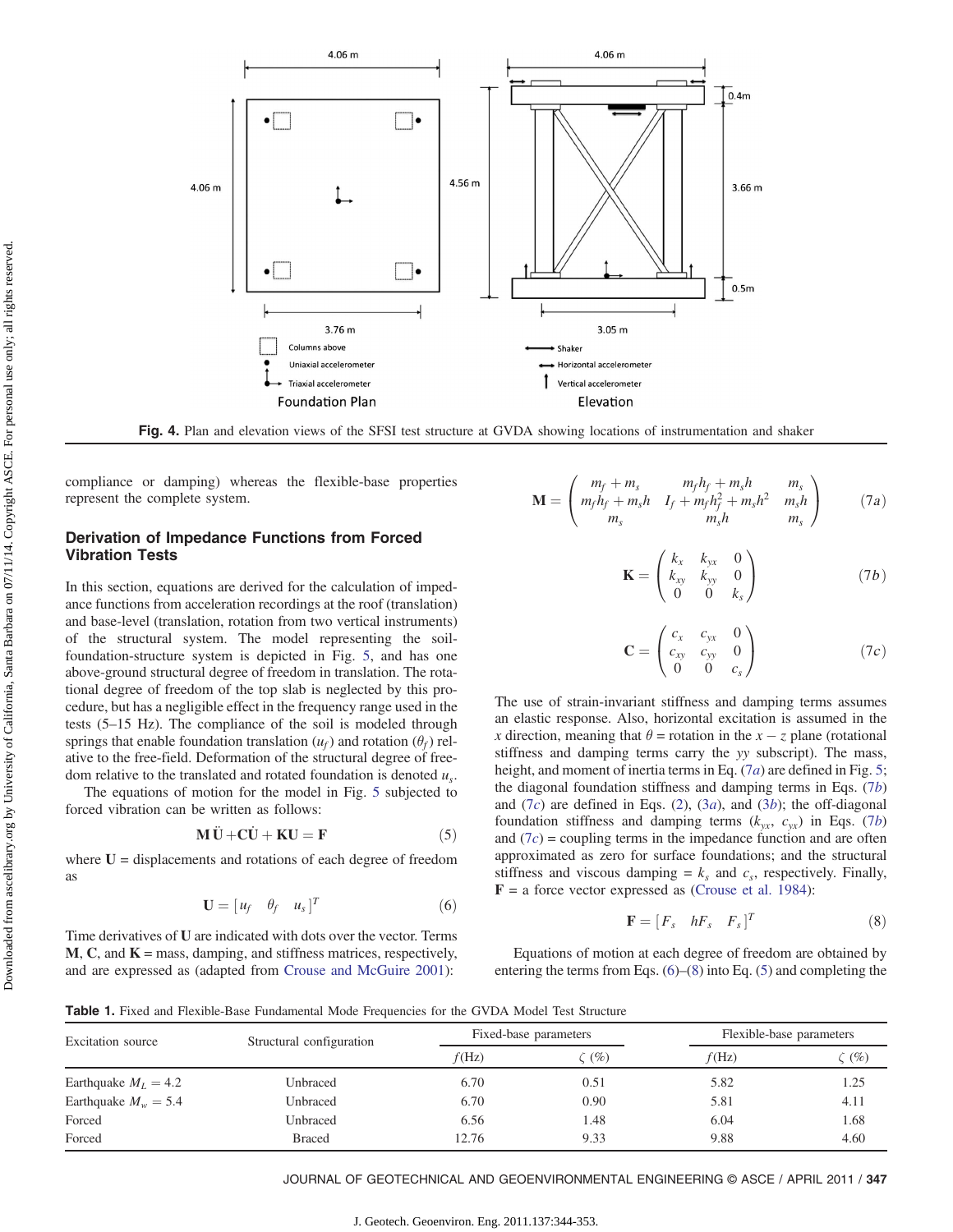<span id="page-4-0"></span>

Fig. 5. Model for soil, foundation, and single-degree-of-freedom structure used to derive impedance functions

<span id="page-4-1"></span>matrix multiplication. Excluding the coupled foundation stiffness and damping terms, the resulting equations are

<span id="page-4-3"></span>Foundation translation:  $m_s(\ddot{u}_f + h\ddot{\theta}_f + \ddot{u}_s) + m_f(\ddot{u}_f + h_f\ddot{\theta}_f)$ 

$$
+ c_x \dot{u}_f + k_x u_f = F_s \tag{9}
$$

<span id="page-4-2"></span>
$$
\text{Foundation rotation: } m_s h(\ddot{u}_f + h\ddot{\theta}_f + \ddot{u}_s) + I_f \ddot{\theta}_f
$$
\n
$$
+ m_f h_f(\ddot{u}_f + h_f \ddot{\theta}_f) + c_{yy} \dot{\theta}_f + k_{yy} \theta_f = hF_s \tag{10}
$$

Structure translation: 
$$
m_s(\ddot{u}_f + h\ddot{\theta}_f + \ddot{u}_s) + c_s\dot{u}_s + k_s u_s = F_s
$$
 (11)

In Eqs. ([9](#page-4-1))–[\(11\)](#page-4-2), quantity  $(\ddot{u}_f + h\ddot{\theta}_f + \ddot{u}_s)$  = measured roof acceleration;  $\ddot{\theta}_f$  is calculated from vertical sensors on the foundation (difference of vertical accelerations divided by horizontal separation distance); and the top-of-foundation acceleration =  $(\ddot{u}_f + 2h_f \dot{\theta}_f)$ . Hence, all the motions listed in Eqs. [\(9\)](#page-4-1)–([11](#page-4-2)) are evaluated from the instrumentation depicted in Fig. [4](#page-3-0). Applying Fourier transforms and writing Eqs. ([9](#page-4-1)) and ([10\)](#page-4-3) in displacements yields:

$$
-\omega^2 m_s(\bar{u}_f + h\bar{\theta}_f + \bar{u}_s) - \omega^2 m_f(\bar{u}_f + h_f\bar{\theta}_f) + i\omega c_x \bar{u}_f + k_x \bar{u}_f = \bar{F}_s
$$
\n(12)

$$
-\omega^2 m_s h(\bar{u}_f + h\bar{\theta}_f + \bar{u}_s) - \omega^2 I_f \bar{\theta}_f - \omega^2 m_f h_f (\bar{u}_f + h_f \bar{\theta}_f) + i\omega c_{yy} \bar{\theta}_f + k_{yy} \bar{\theta}_f = h\bar{F}_s
$$
\n(13)

where the overbar indicates the variable in the frequency domain (obtained through Fourier transformation). Rearranging the previous equations yields the following:

$$
-\omega^2 m_s(\bar{u}_f + h\bar{\theta}_f + \bar{u}_s) - \omega^2 m_f(\bar{u}_f + h_f\bar{\theta}_f) + (\bar{k}_x)\bar{u}_f = \bar{F}_s \quad (14)
$$

$$
-\omega^2 m_s h(\bar{u}_f + h\bar{\theta}_f + \bar{u}_s) - \omega^2 I_f \bar{\theta}_f - \omega^2 m_f h_f(\bar{u}_f + h_f \bar{\theta}_f) + (\bar{k}_{yy}) \bar{\theta}_f = h\bar{F}_s
$$
\n(15)

<span id="page-4-4"></span>where the terms  $k_x$  and  $k_{yy}$  = complex-valued translational and rotational foundation stiffnesses, respectively, as defined in Eq. [\(1](#page-0-0)a). Hence, the translational and rotational stiffness and damping can be evaluated in the frequency domain with the following equations:

<span id="page-4-5"></span>
$$
\bar{k}_x = \frac{\bar{F}_s + \omega^2 m_s (\bar{u}_f + h\bar{\theta}_f + \bar{u}_s) + \omega^2 m_f (\bar{u}_f + h_f \bar{\theta}_f)}{\bar{u}_f} \tag{16}
$$

$$
\bar{k}_{yy} = \frac{h\bar{F}_s + \omega^2 m_s h(\bar{u}_f + h\bar{\theta}_f + \bar{u}_s) + \omega^2 I_f \bar{\theta}_f + \omega^2 m_f h_f(\bar{u}_f + h_f \bar{\theta}_f)}{\bar{\theta}_f}
$$
\n(17)

Identical expressions for shaking in the y direction are obtained if the horizontal translations in Eqs. ([16](#page-4-4)) and [\(17\)](#page-4-5) are measured in the y direction and the foundation rotation is measured in the  $y - z$ plane [denoted  $xx$  in Fig. [1\(a\)\]](#page-1-0).

In Eq. ([16](#page-4-4)), the complex translational stiffness term is equal to the ratio of the base shear to the foundation displacement. The complex rotational stiffness term in Eq. ([17](#page-4-5)) is equal to the ratio of base moment to the found[a](#page-0-0)tion rotation. Through Eq.  $(1a)$ , the real parts of these terms give the dynamic stiffness coefficient; the complex parts include the corresponding damping coefficient.

Eqs. [\(16\)](#page-4-4) and [\(17](#page-4-5)) are validated by generating simulated data with a computational model of a structure similar to the one in Fig. [5](#page-4-0) with a specified impedance function (including coupling terms). The normalized fundamental mode frequency for the system is  $a_0 = 0.53$ , which approximately matches the flexible-base frequency of the Garner Valley test structure. The data are generated by exciting the model with a broadband excitation force. Details of the forcing function are unimportant because the model of the structure-soil system is elastic. Computed data consisting of roof and foundation translational displacements and foundation rotation were then used to invert the foundation impedance with Eqs. [\(16\)](#page-4-4) and ([17](#page-4-5)). Fig. S1 shows the impedance ordinates used in the simulations and those returned by the inversion for this single-degreeof-freedom (SDOF) structure. Errors are small (less than 9%) and result from exclusion of the coupling impedance terms in the derivation of Eqs. ([16](#page-4-4)) and ([17](#page-4-5)). If coupling terms are excluded from the computational model producing the simulated data, then the match of impedance terms is essentially perfect.

A second set of simulations were performed for a two-degreeof-freedom structural system with intermediate-level mass of approximately 10% of the top mass. The system has an identical first-mode frequency to that considered previously ( $a_0 = 0.53$ ) and a second-mode normalized frequency of  $a_0 = 4.5$ . Coupling impedance terms are not used in the simulations, so differences between assumed and inverted impedance ordinates result solely from higher mode effects. The inversion of foundation impedance is performed by using Eqs. ([16](#page-4-4)) and [\(17\)](#page-4-5), which neglects the inertia of the intermediate-level mass. The purpose of this simulation is to evaluate errors associated with the use of the SDOF inversion technique for a structure with a higher mode. As shown in Fig. S1, those results demonstrate no significant errors at low frequencies. However, errors occur at higher frequencies as the second mode is approached. This suggests that inverted impedance ordinates could be erroneous near higher mode frequencies.

## Field Testing Program

## Testing Overview

Two types of tests were carried out on the structure: fast sweep tests for the braced and unbraced configurations and harmonic tests for the braced configuration. In the fast sweep tests, the frequency of the shaker force was lowered gradually from 15 to 5 Hz in 60 s. In the harmonic tests, the frequency of the shaker force was held constant until the system reached steady state and for 30 cycles thereafter. The excitation frequency was then increased

348 / JOURNAL OF GEOTECHNICAL AND GEOENVIRONMENTAL ENGINEERING © ASCE / APRIL 2011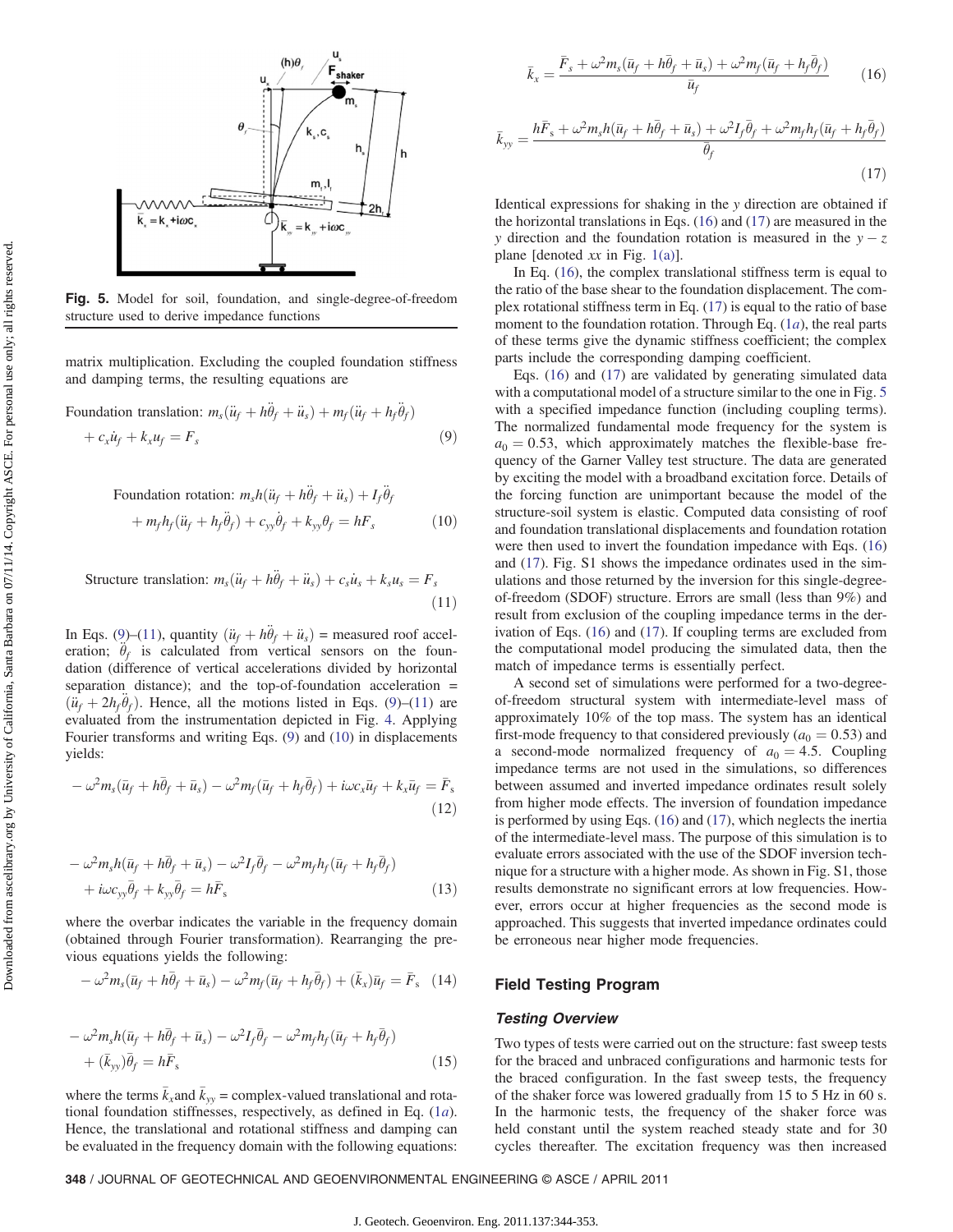by increments to the next level and the process was repeated. This type of test was also carried out in the frequency range of 5–15 Hz. The braced and unbraced experiments reported in this paper were both conducted on November 4, 2006, so that environmental conditions for the two tests were effectively identical.

Figs. [6\(a\)](#page-5-0) and [6\(b\)](#page-5-0) show Fourier amplitude spectra of the roof and base translation. The motions imposed during the tests are small—the peak displacement and acceleration of the roof are 0.005 cm and 0:009 g, respectively, and 0.0003 cm and 0:0006 g for the base. Accordingly, the structural and soil response were expected to remain in the elastic range. Also shown in Figs. [6\(a\)](#page-5-0) and [6\(b\)](#page-5-0) is the Fourier amplitude of noise from a horizontal instrument at the foundation level, which was recorded in a time interval with no external excitation. The roof translation is comfortably above the noise level across the full range of tested frequencies. The foundation translation approaches the noise level at approximately 14 and 9 Hz in the braced and unbraced struc-tures, respectively. Fig. [6\(c\)](#page-5-0) shows Fourier spectra of rotation  $\theta$ for tests on the braced and unbraced structure and for zero excitation (marked as "noise"). Like the translational motions, the braced signal is above the noise level for nearly the full range of frequencies, and the unbraced signal is closer to, but generally above, the noise level for frequencies below 10 Hz.

#### Analysis of Foundation Impedance from Test Data

Eqs. [\(16\)](#page-4-4) and ([17](#page-4-5)) are examples of transfer functions, which are ratios of time series in the frequency domain. Numerator terms represent base shear [Eq. ([16](#page-4-4))] and moment [Eq. [\(17\)](#page-4-5)], which are derived from accelerations recorded in the time domain and then converted to the frequency domain by using the fast Fourier transformation (FFT). The FFT of a recorded acceleration is  $-\omega^2 \bar{u}$ , in which  $\bar{u}$  is the corresponding displacement. Denominators in Eqs. [\(16\)](#page-4-4) and [\(17\)](#page-4-5) are displacement and rotation terms obtained from the Fourier transformation of recorded acceleration divided by  $-\omega^2$ .

Fig. S2 in the electronic supplement plots loops of shear versus base displacement and moment versus base rotation for cycles of the braced structure at low frequencies (near 6 Hz), midfrequencies (near 10 Hz), and high frequencies (near 14 Hz). Similar plots for the unbraced structure are provided at 6, 7.5, and 9 Hz. Important features in these plots include (1) the secant moduli of the moment-rotation loops decrease markedly with frequency, indicating frequency dependence of the foundation rocking stiffness terms  $(k_y)$ , whereas the shear-sliding stiffnesses  $(k_x)$  are nearly independent of frequency; (2) the "fatness" of the loops is greater for shear-sliding than for moment-rotation, demonstrating the greater effectiveness of the shear-sliding deformation mode in foundation-soil energy dissipation; and (3) the loop fatness increases with frequency, demonstrating the contributions of radiation damping, which scales with frequency, to the overall foundation-soil damping.

The calculation of the transfer functions in Eqs. ([16](#page-4-4)) and ([17](#page-4-5)) is complicated by denominator terms that can be small at some frequencies owing to noise and other effects, causing the ratio to become very large. Accordingly, unsmoothed Fourier amplitude or phase spectra can have large frequency-to-frequency variability. Fig. [7\(a\)](#page-5-1) shows an example of unsmoothed transfer functions calculated by using Eq. [\(16\)](#page-4-4); the result shown is the real part of the transfer function corresponding to the frequency-dependent foundation stiffness  $k_x$ , calculated by using signals recorded from the unbraced and braced structures excited in the fast sweep mode. Note the jagged appearance of the functions, which can complicate interpretation.

Mikami et al. ([2008\)](#page-9-16) review signal processing procedures (smoothing and windowing), which are designed to smooth transfer functions so that physically meaningful attributes are more readily discerned. Windowing involves the selection of the time segment considered in the analysis, which can be nontrivial for earthquake accelerograms. For the present application involving a controlled source, the time window is simply the untapered interval during which forced vibration is applied. Mikami et al. [\(2008](#page-9-16)) describe

<span id="page-5-1"></span>

Fig. 7. (a) Example of smoothed and unsmoothed impedance results for translational foundation stiffness of braced and unbraced structures; (b) coherence of smoothed translational impedance estimates showing effects of noise

<span id="page-5-0"></span>

Fig. 6. (a) Fourier spectra of recorded horizontal displacements from fast sweep tests of braced structure; (b) same as (a), but for unbraced structure; (c) Fourier spectra of base rotations for braced and unbraced structure

JOURNAL OF GEOTECHNICAL AND GEOENVIRONMENTAL ENGINEERING © ASCE / APRIL 2011 / 349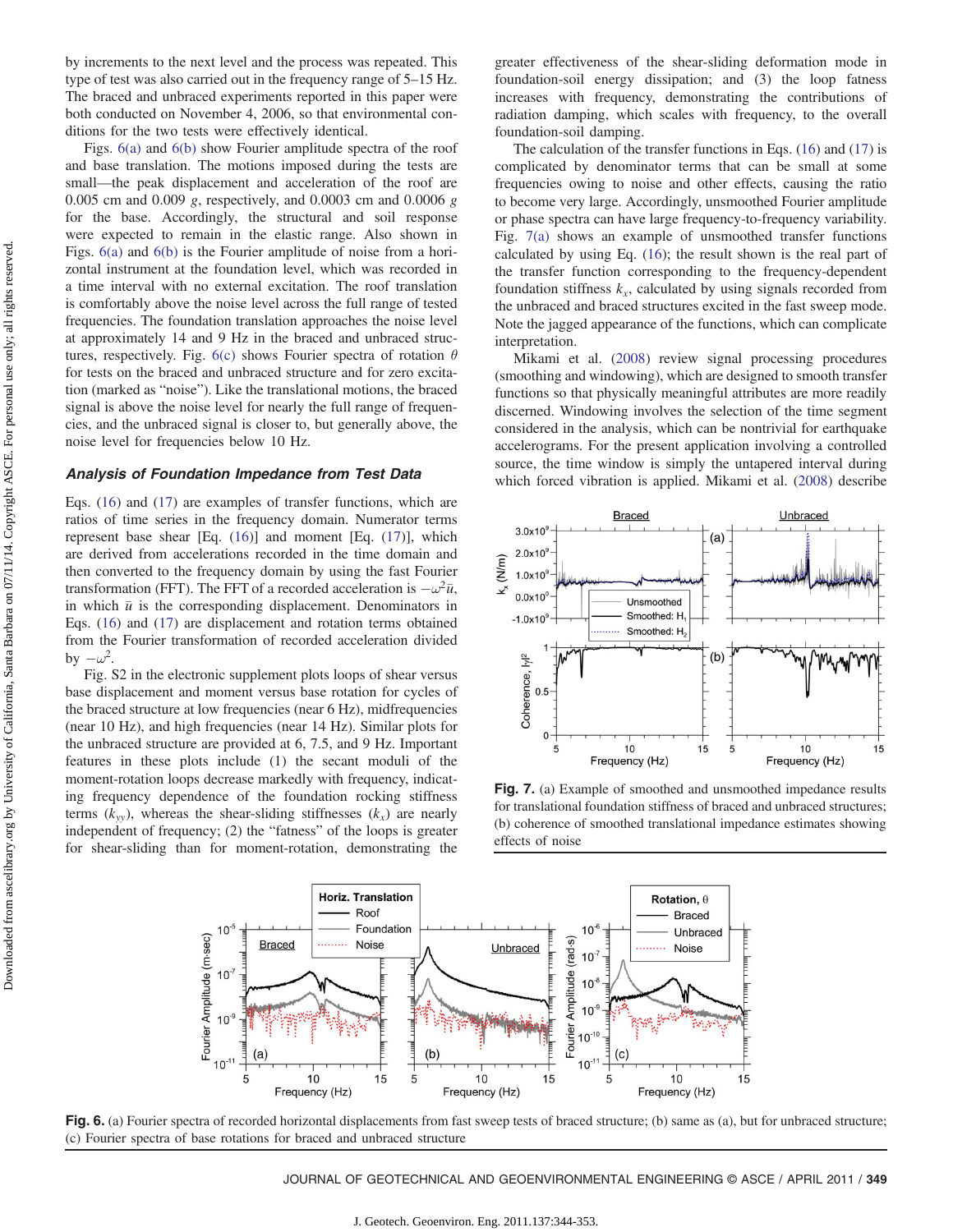time and frequency domain methods of smoothing and find little practical difference for a common level of smoothing as represented by an effective frequency bandwidth (a larger bandwidth implies greater smoothing). We employ frequency domain smoothing of power spectral density functions. Consider an arbitrary time series  $a(t)$  sampled at  $N_t$  time steps having Fourier transform  $\bar{a}(\omega)$ . The smoothed autopower spectral density function is calculated as [\(Abrahamson 1992\)](#page-8-12):

$$
S_{aa}(\omega) = \sum_{j=-n}^{n} p_j \bar{a}(\omega_j) \bar{a}(\omega_j)^*
$$
 (18)

where  $2n + 1$  = number of discrete frequencies smoothed;  $\omega_i = \omega + 2\pi j/N_i$ ;  $p_i$  = weights used in the frequency smoothing; and the asterisk denotes the complex conjugate. Smoothing is applied with an 11-point Hamming window  $(n = 5)$ , which provides an effective frequency bandwidth of 0.13 Hz for the 60-s duration signals used to calculate the Fourier transforms [\(Mikami et al.](#page-9-16) [2008](#page-9-16); [Abrahamson 1992](#page-8-12)). A similar autopower spectral density function can be derived for time series  $b(t)$ . The complex-valued cross power spectral density function is calculated as

$$
S_{ab}(\omega) = \sum_{j=-n}^{n} p_j \bar{a}(\omega_j) \bar{b}(\omega_j)^*
$$
 (19)

<span id="page-6-1"></span>Two estimates of complex-valued transfer functions [e.g., the quantities in Eqs. ([16](#page-4-4)) and ([17\)](#page-4-5)] are possible from these power spectral density functions ([Pandit 1991\)](#page-9-17):

$$
H_1(\omega) = S_{ab}(\omega) / S_{aa}(\omega)
$$
\n(20)

$$
H_2(\omega) = S_{bb}(\omega) / S_{ba}(\omega)
$$
 (21)

The  $H_1$  and  $H_2$  estimates of the transfer function diverge in the presence of noise. Along with the unsmoothed transfer function described previously, Fig. [7\(a\)](#page-5-1) also shows the smoothed  $H_1(\omega)$ and  $H_2(\omega)$  estimates of the foundation stiffness  $k_x$ . The smoothed functions follow the same trend as the unsmoothed function but have a less jagged appearance.

Another valuable attribute of smoothing is that it allows the computation of coherence, which is the ratio of the two transfer function estimates [\(Pandit 1991](#page-9-17)):

$$
\gamma^2(\omega) = \frac{H_1(\omega)}{H_2(\omega)} = \frac{|S_{ab}(\omega)|^2}{S_{aa}(\omega)S_{bb}(\omega)}\tag{22}
$$

Coherence is theoretically unity in the absence of noise and drops below 1 for noisy signals, and hence, is useful for identifying the usable frequency range of a computed transfer function. Coherence values associated with the previous estimates of  $k<sub>x</sub>$  are shown in Fig. [7\(b\)](#page-5-1). A comparison of the coherence function to the signal amplitudes from Figs. [6\(a\)](#page-5-0) and [6\(b\)](#page-5-0) shows that when coherence is low, it is because the amplitude of the denominator signal in Eq. ([16](#page-4-4)) is approaching that of noise (i.e., signals recorded with no forced vibration). Transfer function ordinates associated with  $coherence < 0.8$  were considered unreliable in some past work involving seismic signals [\(Kim and Stewart 2003;](#page-9-18) [Mikami et al.](#page-9-16) [2008](#page-9-16)), although that threshold is somewhat arbitrary.

Considering both the coherence and noise spectra, the translational impedance estimates for the unbraced structure may not be reliable for frequencies higher than approximately 9 Hz. For the braced structure, the translational impedance should be reliable for frequencies higher than 5.5 Hz owing to high coherence and signals well above noise because of strong SSI. Similar interpretations of the rotational impedance terms are described subsequently.

Fig. [8](#page-6-0) shows foundation impedance ordinates for translation and rocking calculated by using Eqs. ([16](#page-4-4)) and [\(17\)](#page-4-5) with transfer function estimate  $H_1$  [Eq. [\(20\)](#page-6-1)]. The stiffness ordinates  $(k_x, k_y)$ represent the real part of the complex-valued stiffness, whereas the viscous dashpots  $(c_x, c_y)$  are calculated from the imaginary part [through Eq.  $(1a)$  $(1a)$ ]. Three sets of results are shown for each stiffness and dashpot coefficient. Two are smoothed impedance ordinates calculated from time signals recorded with the braced and unbraced structure configurations. The third set of results is from harmonic tests, which were performed for the braced structure only. Those results are shown at discrete frequencies and are calculated directly from Eqs. ([16](#page-4-4)) and [\(17\)](#page-4-5) without the need for Fourier transformation or smoothing (the displacements and rotations are taken directly from the measured steady-state response). Results similar to those in this paper were obtained from multiple tests at various times.

Calculated impedance ordinates from the braced structure are consistent for the fast sweep and harmonic tests. Coherence values are high over the 5.5–15 Hz frequency range, suggesting minimal noise effects on the results.

Stiffness and damping for the unbraced structure are generally similar to those for the braced structure, but have more frequencyto-frequency variability as a result of reduced resolution of the foundation displacement and rotation signals. As previously stated, translational impedance ordinates for the unbraced structure are considered unreliable for frequencies greater than 9 Hz owing to excessive noise. The rotational results are considered reliable below 14 Hz because of high coherence and foundation rotations generally above the noise level. Interestingly, the unbraced rotational stiffness is less than the braced rotational stiffness by approximately 10% for frequencies under 8 Hz. This difference falls within the experimental error implicit to this method of field testing.

<span id="page-6-0"></span>

Fig. 8. Experimental foundation stiffness and damping values for horizontal translation and rocking obtained from testing of the Garner Valley test structure with and without bracing; and coherence estimates for the impedance ordinates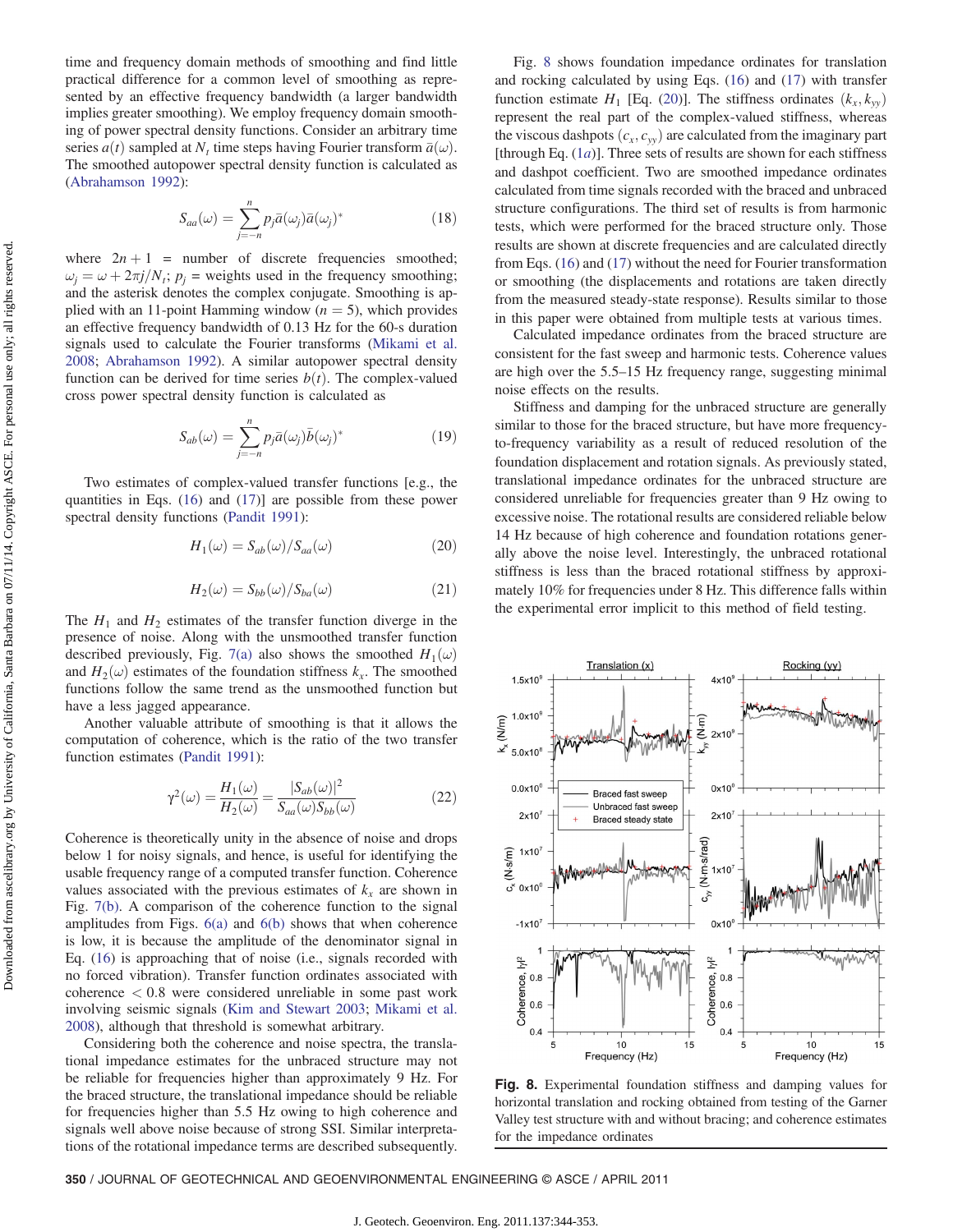#### Impedance from Theoretical Solutions

Two principal aspects of theoretical models for foundation stiffness can be checked against the experimental data, the low-frequency (nearly static) stiffness and the variation of stiffness with frequency. Fig. [1\(b\)](#page-1-0) demonstrates that the variation of foundation stiffness with normalized frequency is similar for footings on a half-space and a depth-variable stiffness profile. Hence, because details of the soil layering are apparently of second-order importance, the critical question in the development of a theoretical prediction for comparison with the test results is the appropriate half-space shear wave velocity for calculations of static stiffnesses for horizontal translation and rocking. In most applications,  $V<sub>s</sub>$  profiles are evaluated away from foundations (i.e., in the free-field) and show increases of stiffness with depth. To evaluate a single effective  $V<sub>s</sub>$  value for use in computations, the user must  $(1)$  correct free-field  $V<sub>s</sub>$  values to account for the increased overburden pressures associated with structure weight; and (2) select an appropriate depth range to average overburden-corrected velocities. The first effect is not considered in typical practice [e.g., there are no provisions for this in BSSC ([2009\)](#page-8-3)], but it was recognized by Dobry et al. ([1986\)](#page-8-6) and Gazetas and Stokoe [\(1991](#page-9-19)), who matched theoretical system frequencies to test data by using half-space velocities higher than free-field measured values. The second effect is considered in practice, as described subsequently.

Overburden corrections are not needed for the present application because the SASW results in Fig. [3](#page-2-1) are based on arrays immediately adjacent to the foundation; hence, the measured velocities account for confinement provided by the structure weight. For more general applications in which velocities are measured in the free-field, we describe the process by which the overburden effect can be included in the analysis. Small-strain shear modulus  $(G)$  is known to increase with mean effective confining stress  $(\sigma'_m)$  as follows:

$$
G = G_1 \left(\frac{\sigma_m'}{p_a}\right)^n \tag{23}
$$

where  $G_1$  = shear modulus for  $\sigma'_m = 101.3$  kPa and *n* varies from approximately 0.5 for granular soils ([Hardin and Black 1968](#page-9-20); [Marcuson and Wahls 1972](#page-9-21)) to 1.0 for cohesive soils with plasticity index PI > ∼6.5 ([Yamada et al. 2008\)](#page-9-22). Recognizing that  $V_s$ is proportional to the square root of shear modulus, free-field measurements of shear wave velocity are corrected to account for overburden effects from the structure as follows:

$$
V_s \approx V_{s0} \left(\frac{\sigma'_{v0} + \Delta \sigma_v}{\sigma'_{v0}}\right)^{n/2} \tag{24}
$$

<span id="page-7-0"></span>where  $V_s$  = overburden-corrected shear wave velocity for a particular depth z;  $V_{s0}$  = shear wave velocity measured in the free-field;  $\sigma'_{v0}$  = effective stress from soil self weight at depth z; and  $\Delta \sigma_v$  = increment of vertical stress at depth  $z$  from the structural weight, which can be computed by using classical stress distribution theory (e.g., [Fadum 1948](#page-8-13)). The overburden correction in Eq. [\(24\)](#page-7-0) is typically significant only at shallow depths below the foundation bearing level (approximately 50–100% of the foundation dimension).

Stewart et al. [\(2003](#page-9-5)) investigated the depth interval across which to compute an effective average profile velocity by matching halfspace static stiffnesses to those of nonuniform profiles computed with the solutions of Wong and Luco [\(1985](#page-9-23)). The resulting recommendations, which are also given in BSSC [\(2009](#page-8-3)), compute effective profile velocity as the ratio of depth interval  $(z_p)$  to shear wave travel time through the depth interval, with the depth interval taken from the base of the footing to the following depths:

Horizontal translation: 
$$
z_p = 0.75 \sqrt{A_f/\pi}
$$
 (25)

$$
Rocking: z_p = 0.75 \sqrt[4]{4I_f/\pi}
$$
 (26)

where  $A_f$  = foundation area; and  $I_f$  = foundation moment of inertia. For the present structure,  $Z_p = 1.7$  m and is measured from the ground surface because the foundation is not embedded. The  $V_s$ profile in Fig. [3](#page-2-1) is depth-invariant in the upper 3 m, therefore, no averaging is needed and the profile velocity is assumed to be the values from the figure (the best estimate of  $V_{\text{sm}} = 198 \text{ m/s}$  with a range of  $183-213$  m/s). Additional soil parameters used for the impedance calculation are mass density  $\rho = 1,800 \text{ kg/m}^3$  and Poisson's ratio  $\nu = 0.35$ . Small-strain soil damping  $(D_{\min})$  is estimated at 2% from the empirical model of Darendeli ([2001\)](#page-8-14).

By using the previous soil parameters, impedance ordinates were calculated for horizontal translation and rocking using equations provided by Pais and Kausel [\(1988](#page-9-4)), which apply for a uniform half-space soil medium and rigid foundation. These model predictions are compared with experimental results in Fig. [9.](#page-7-1) The normalization of horizontal and rocking impedance in Fig. [9](#page-7-1) is by  $G_m B$  and  $G_m B^3$ , respectively, where  $G_m = \rho V_{sm}^2$ ;  $B = 2m$ (foundation half-width); and  $V_{\text{sm}} = 198$  m/s. Predictions calculated for the limits of the velocity range (183 and 213 m/s) are normalized with  $G_m$  to show the effect of velocity uncertainty. Frequency is normalized to  $a_0$  [Eq. [\(4\)](#page-1-3)], by using the velocity appropriate to each prediction  $[V_{sm}$  is used in Eq. ([4\)](#page-1-3) for experimental data]. In Fig. [9](#page-7-1), experimental results are shown in the frequency range over which they are judged to be reliable on the basis of high coherence and minimal influence of noise, as described previously.

Considering first the stiffness results, predictions utilizing the best estimate velocity overestimate the experimental results by approximately 10% for translation and 15% for rotation. Predictions made with the reduced velocity (lower end of the range from Fig. [3\)](#page-2-1) are consistent with experimental results. The stiffness decay

<span id="page-7-1"></span>

Fig. 9. Normalized impedance values from data compared with theoretical predictions for the Garner Valley site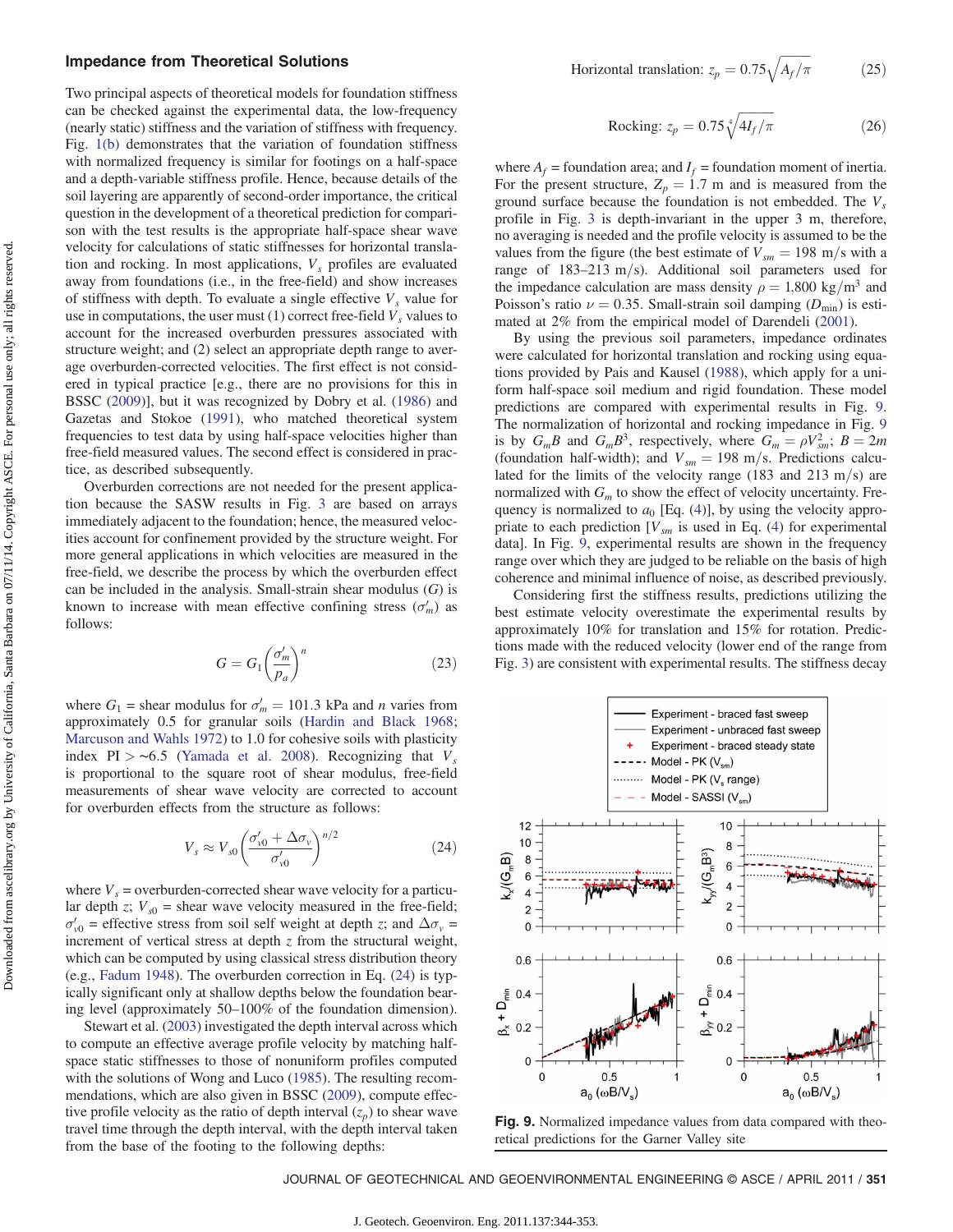with frequency is consistent between experimental results and predictions.

The normalized damping results ( $\beta_i$  terms) plotted in Fig. [9](#page-7-1) represent half the ratio of the complex to the real part of the foundation impedance [Eq. ([2\)](#page-0-1)]. The results demonstrate finite damping at low frequencies that is slightly smaller than the model predictions. This suggests that the small-strain damping estimate of  $D_{\text{min}} = 2\%$ from Darendeli [\(2001](#page-8-14)) may be too large. Both the translational and rotational damping ordinates increase with frequency, which demonstrates the importance of radiation damping. Fig. [9](#page-7-1) shows that  $\beta_x > \beta_{yy}$ , which confirms model predictions that radiation damping of square foundations in translation is a more significant energy dissipation mechanism than radiation damping in rotation. However, the model predictions for radiation damping are too high relative to data for translation and slightly too low for rotation.

Additional impedance estimates were computed by A. Mikami (personal communication, 2010) with the computer program SASSI ([Ostadan 2006](#page-9-24)) with a finite concrete modulus (taken as 22 GPa) and a uniform half-space ( $V_s = 198$  m/s). In the SASSI analysis, the first six soil layers are 0.25 m thick, followed by a 0.5-m layer and then 1.0-m layers extending to a half-space at 7 m of depth. Foundation loading was applied at the four corners of the 4-m-square foundation. Because the foundation is flexible in the SASSI analysis, the foundation displacements (and hence, the impedance) are location-dependent. Vertical displacements were taken from the corners (where the loads are applied) and horizontal displacements from the center of the foundation, which match the sensor locations used to calculate the experimental impedance (as shown in Fig. [4](#page-3-0)). Fig. [9](#page-7-1) demonstrates that results from the two numerical models are nearly identical, indicating that the assumption of foundation rigidity in the Pais and Kausel ([1988\)](#page-9-4) model is reasonable for the present application.

## Discussion and Conclusions

We present procedures to compute foundation stiffness and damping (impedance coefficients) for horizontal translational and rotational modes of foundation vibration from data recovered from forced vibration tests conducted on a soil-foundation-structure system. Implementation of the procedures requires measurements of horizontal motions at the roof and foundation level of the structure, vertical foundation motions to derive rotations, shaker forces, and system masses. The procedures are applied to data from the largescale NEES SFSI field test structure in Garner Valley, California, that was subjected to fast sweep and harmonic excitation over a frequency range of 5–15 Hz. Applied force levels were small, so the structure-soil system was expected to have remained in the elastic range. The structure was tested both with and without bracing. The addition of bracing significantly increases the stiffness of the system and the importance of SFSI in the system response.

The identified impedance ordinates are frequency-dependent and complex-valued with real parts representing stiffness and complex parts damping. The stiffness terms demonstrate the decay of rotational stiffness with frequency and a relative lack of decay for translational stiffness. The damping terms show more pronounced energy dissipation for translational than rotational vibration modes, and increases of damping with frequency illustrate the importance of radiation damping for this foundation-soil system. Many of these features were previously anticipated in theoretical models but are now observed experimentally. The experimental impedance ordinates are in reasonable accord with predictions of theoretical models in which the soil medium is represented by a half-space, provided that consideration is given to the effects of structural

weight on the soils' shear modulus and small-strain soil hysteretic damping. Stiffness terms are best matched by using a velocity slightly lower than the median from on-site measurements. Damping terms are modestly overpredicted for translation and underpredicted for rotation.

#### Acknowledgments

This work was partially supported by the Center for Embedded Network Sensing (CENS) at UCLA and also by fellowship funding from UCLA. This research made use of the testing facilities of NEES and NEES at UCSB. NEES Site PI Dr. Jamison Steidl is thanked for his assistance with site operation and data collection, as are NEES at UCSB staff Hank Ratzesberger and Paul Hegarty. We thank Timothy Ancheta, Dennis Hiltunen, George Mylonakis, and Dimitris Pitilakis for helpful discussions over the course of this research. We thank Lisa Star for independently checking the test results. Two anonymous reviewers are thanked for their helpful comments. We thank Dr. Atsushi Mikami for performing the SASSI runs for the test structure.

#### **References**

- <span id="page-8-12"></span>Abrahamson, N. A. (1992). "Spatial variation of earthquake ground motion for application to soil–structure interaction." Rep. No. TR-100463, Electrical Power Research Institute, Palo Alto, CA.
- <span id="page-8-2"></span>ASCE. (2006). "Seismic rehabilitation of existing buildings." ASCE/SEI 41-06, Reston, VA.
- <span id="page-8-9"></span>Andrus, R. D., Stokoe, K. H., II, and Juang, C. H. (2004). "Guide for shearwave-based liquefaction potential evaluation." [Earthquake Spectra](http://dx.doi.org/10.1193/1.1715106), [20\(2\), 285](http://dx.doi.org/10.1193/1.1715106)–308.
- <span id="page-8-0"></span>Apsel, R. J., and Luco, J. E. (1987). "Impedance functions for foundations embedded in a layered medium: An integral equation approach." [Earthquake Eng. Struct. Dyn.](http://dx.doi.org/10.1002/eqe.4290150205), 15(2), 213–231.
- <span id="page-8-3"></span>Building Seismic Safety Council (BSSC). (2009). "NEHRP recommended seismic provisions for new buildings and other structures." Rep. FEMA P-750, FEMA, Washington DC.
- <span id="page-8-1"></span>Clough, R. W., and Penzien, J. (1993). Dynamics of structures, McGraw Hill, New York.
- <span id="page-8-4"></span>Crouse, C. B., Hushmand, B., Luco, J. E., and Wong, H. L. (1990). "Foundation impedance functions: Theory versus experiment." [J. Geotech. Eng.](http://dx.doi.org/10.1061/(ASCE)0733-9410(1990)116:3(432)), 116(3), 432–449.
- <span id="page-8-11"></span>Crouse, C. B., Liang, G. C., and Martin, G. R. (1984). "Experimental study of soil-structure interaction at an accelerograph station." Bull. Seismol. Soc. Am., 74(5), 1995-2013.
- <span id="page-8-10"></span>Crouse, C. B., and McGuire, J. (2001). "Energy dissipation in soil-structure interaction." [Earthquake Spectra](http://dx.doi.org/10.1193/1.1586174), 17(2), 235–259.
- <span id="page-8-14"></span>Darendeli, M. (2001). "Development of a new family of normalized modulus reduction and material damping curves." Ph.D. dissertation, Dept. of Civil, Architectural, and Environmental Engineering Univ. of Texas, Austin, TX.
- <span id="page-8-5"></span>de Barros, C. P., and Luco, J. E. (1995). "Identification of foundation impedance functions and soil properties from vibration tests of the Hualien containment model." [Soil Dyn. Earthquake Eng.](http://dx.doi.org/10.1016/0267-7261(94)00046-J), 14(4), 229–[248.](http://dx.doi.org/10.1016/0267-7261(94)00046-J)
- <span id="page-8-6"></span>Dobry, R., Gazetas, G., and Stokoe, K. H., II. (1986). "Dynamic response of arbitrarily shaped foundations: Experimental verification." [J. Geotech. Eng.](http://dx.doi.org/10.1061/(ASCE)0733-9410(1986)112:2(136)), 112(2), 136–154.
- <span id="page-8-13"></span>Fadum, R. E. (1948). "Influence values for estimating stresses in elastic foundations." Proc. 2nd Int. Conf. Soil Mechanics and Foundation Engineering, Rotterdam, Vol. 3, 77–84.
- <span id="page-8-7"></span>Gadre, A., and Dobry, R. (1998). "Lateral cyclic loading centrifuge tests on square embedded footing." [J. Geotech. Geoenviron. Eng.](http://dx.doi.org/10.1061/(ASCE)1090-0241(1998)124:11(1128)), 124(11), [1128](http://dx.doi.org/10.1061/(ASCE)1090-0241(1998)124:11(1128))–1138.
- <span id="page-8-8"></span>Gajan, S., and Kutter, B. L. (2008). "Capacity, settlement, and energy dissipation of shallow footings subjected to rocking." [J. Geotech.](http://dx.doi.org/10.1061/(ASCE)1090-0241(2008)134:8(1129)) [Geoenviron. Eng.](http://dx.doi.org/10.1061/(ASCE)1090-0241(2008)134:8(1129)), 134(8), 1129–1141.